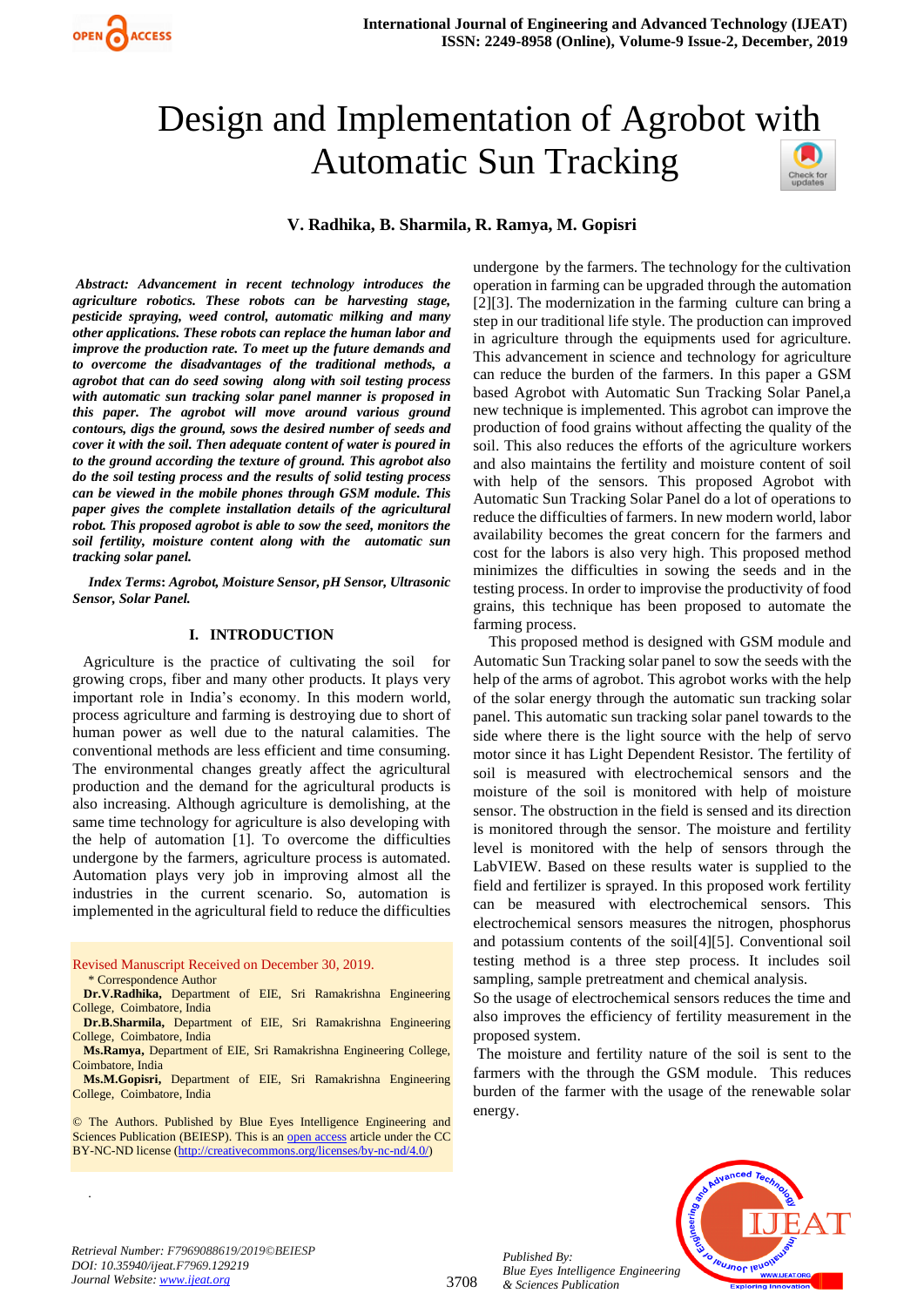## **II. PROPOSED METHOD**

Agro robot is developed with Arduino, Solar Panel, Moisture sensor, pH Sensor, Ultrasonic Sensor, Electrochemical sensor, Optical sensor and GSM module

The GSM-based Agrobot with Automatic Sun Tracking Solar Panel performs a number of concurrent operations. Today, the man power to do the farming is major concern, this machine removes the hurdles of agriculture labors. Their efficiency and operating speed greatly affects the productivity. This proposed method detects the obstacles, identifies the place for seed sowing, sows the seed ,monitors the fertility, moisture content of the soil[6]. The data from the different sensors is fed to the Arduino.The Arduino on receiving the above data operates the robot through the motor driver circuit. The robot is charged with the solar power through the solar activation system. The obstruction in the field is detected with the help of ultrasonic sensor and ground is digged to the specific predetermined distance. The moisture content of soil is also measured with the moisture sensor and pH sensor. The direction of movement of the robot is monitored with optical sensor[7]. The fertility nature of the soil is sensed using the electrochemical sensor. It detects the potassium, phosphorus and nitrogen conditions of the soil This makes the farmer easy to manure the soil and improve the cultivation..The proposed methodology includes the soil monitorization using LabVIEW. GSM technology is used to communicate with the farmers for passing the information through SMS.

## **III. EXPERIMENTAL SETUP**

The robot fixed with motor driver acts a heart of the proposed ork. Proposed Robot do the automatic irrigation process through the control of arduino with the measured parameters from sensor. The moisture content of the soil from the soil moisture sensor, pH from the soil pH sensor and fertility nature from the electrochemical sensor is detected. These collected data's are given to the Arduino. The data which are collected with the robotic setup is displayed with the help of suitable software. Arduino is connected with GSM module to send the information to the end user. This also controls the movement of the agro robot through the motor driver circuit. End user based on this information can manure and irrigate the soil.

The power supply is given to the arduino with the help of sun tracking solar panel system. The solar panel gets activated with the help of solar activation system which rotates along the direction of the sun. The agrobot moves with the help of the arduino programming which consists of IC Driver Circuit that amplifies the low power current to high with the help of H bridge circuit. The seed sowing process is done by using servo motor. The moisture sensor and the pH sensor connects to the arduino monitors the soil condition. The block diagram of the proposed method is shown in Fig.1.



**Fig.1 Block diagram of agro robot**

## **IV. SOFTWARE DESCRIPTION**

Software which we used for work is

- Arduino
- LabVIEW

# **A. Arduino**

Arduino is an open source software and it a single microcontroller board which consists of different types.The Arduino board which is used in the proposed robot is programmed through the Arduino Software.The output can be viewed through the serial monitor and serial plotter.

## **B.** *.LabVIEW*

 Laboratory Virtual Instrument Engineering Workbench (LabVIEW) is a development environment and system-design platform for a visual programming language from National Instruments. The LabVIEW Software use a DAQ card to connect with the hardware. The sensors are connected with the DAQ card to get the output.

#### **V. RESULTS AND DISCUSSION**

The fig.2 shows the Agrobot with Automatic Sun Tracking Solar Panel using Arduino. The boat sows the seeds according to the given input distance and it senses the soil conditio. The output from the robot is shown in Fig.3. The movement of the robot is shown in Fig.4.

The weight of of the argobot is small to operate and handle. This further protect the human workers from the harmful effects in handling chemicals. This improves the fresh produce and also reduce labor cost.



*Retrieval Number: F7969088619/2019©BEIESP DOI: 10.35940/ijeat.F7969.129219 Journal Website[: www.ijeat.org](http://www.ijeat.org/)*

*Published By: Blue Eyes Intelligence Engineering & Sciences Publication*